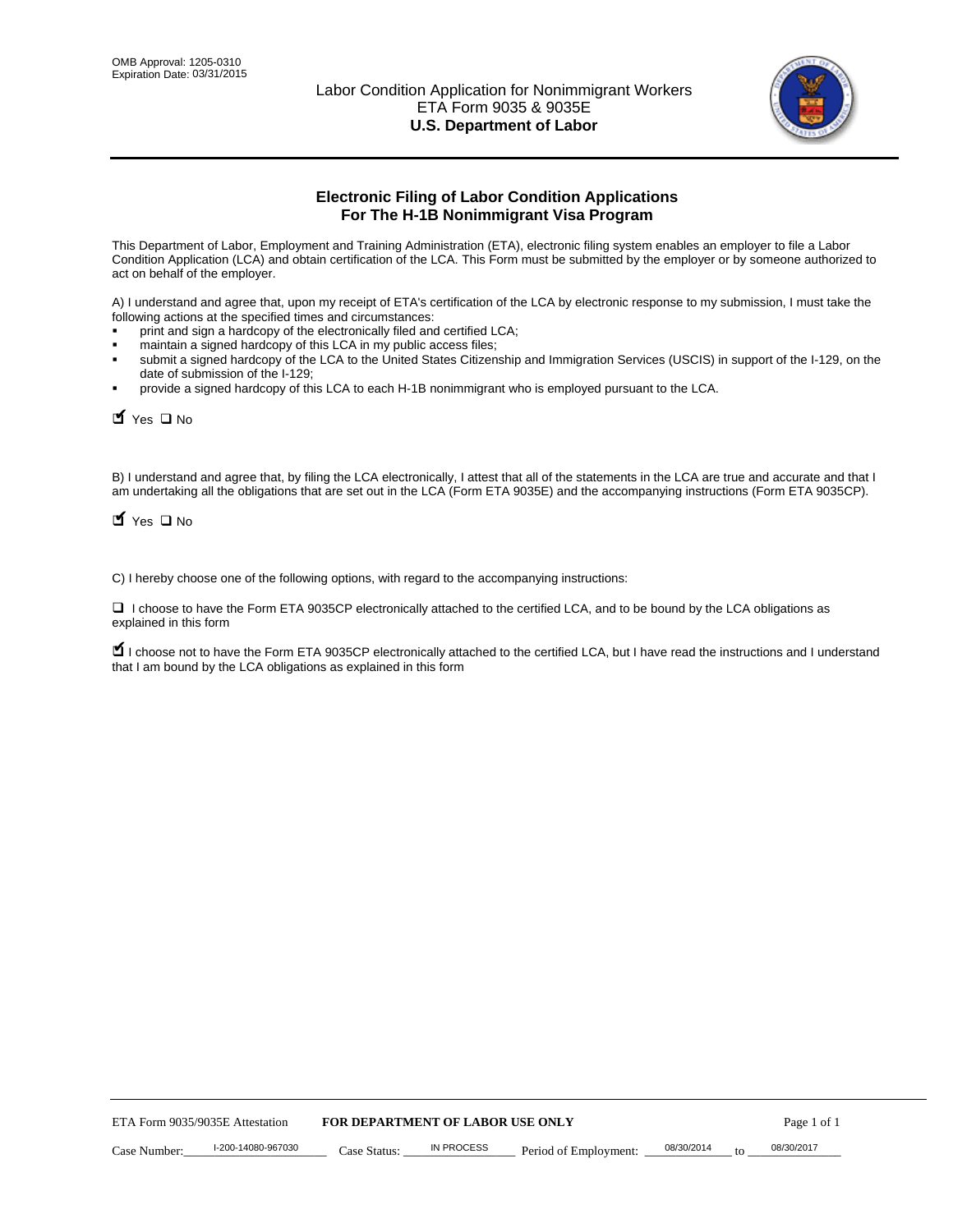# Labor Condition Application for Nonimmigrant Workers ETA Form 9035 & 9035E **U.S. Department of Labor**



*Please read and review the filing instructions carefully before completing the ETA Form 9035 or 9035E. A copy of the instructions can be found at http://www.foreignlaborcert.doleta.gov/. In accordance with Federal Regulations at 20 CFR 655.730(b), incomplete or obviously inaccurate Labor Condition Applications (LCAs) will not be certified by the Department of Labor. If the employer has received permission from the Administrator of the Office of Foreign Labor Certification to submit this form non-electronically, ALL required fields/items containing an asterisk ( \* ) must be completed as well as any fields/items where a response is conditional as indicated by the section ( § ) symbol.* 

# **A. Employment-Based Nonimmigrant Visa Information**

1. Indicate the type of visa classification supported by this application *(Write classification symbol)*: \*

## **B. Temporary Need Information**

| 1. Indicate the type of visa classification supported by this application (Write classification symbol): *                                                              |                                                |                                                 |                                              | $H-1B$                    |  |
|-------------------------------------------------------------------------------------------------------------------------------------------------------------------------|------------------------------------------------|-------------------------------------------------|----------------------------------------------|---------------------------|--|
| <b>B. Temporary Need Information</b>                                                                                                                                    |                                                |                                                 |                                              |                           |  |
| 1. Job Title *<br>PROGRAMMER/ANALYST                                                                                                                                    |                                                |                                                 |                                              |                           |  |
| 2. SOC (ONET/OES) code *                                                                                                                                                | 3. SOC (ONET/OES) occupation title *           |                                                 |                                              |                           |  |
| 15-1131                                                                                                                                                                 | <b>COMPUTER PROGRAMMERS</b>                    |                                                 |                                              |                           |  |
| 4. Is this a full-time position? *                                                                                                                                      |                                                |                                                 | <b>Period of Intended Employment</b>         |                           |  |
| $\blacksquare$ Yes<br>$\square$ No                                                                                                                                      | 5. Begin Date *<br>(mm/dd/yyyy)                | 08/30/2014                                      | 6. End Date *<br>(mm/dd/yyyy)                | 08/30/2017                |  |
| 7. Worker positions needed/basis for the visa classification supported by this application                                                                              |                                                |                                                 |                                              |                           |  |
| Total Worker Positions Being Requested for Certification *<br>1                                                                                                         |                                                |                                                 |                                              |                           |  |
| Basis for the visa classification supported by this application<br>(indicate the total workers in each applicable category based on the total workers identified above) |                                                |                                                 |                                              |                           |  |
| 1<br>a. New employment *                                                                                                                                                |                                                | 0                                               | d. New concurrent employment *               |                           |  |
| b. Continuation of previously approved employment *<br>0<br>0<br>without change with the same employer                                                                  |                                                |                                                 | e. Change in employer *                      |                           |  |
| 0<br>c. Change in previously approved employment *                                                                                                                      |                                                | 0                                               | f. Amended petition *                        |                           |  |
| C. Employer Information                                                                                                                                                 |                                                |                                                 |                                              |                           |  |
| 1. Legal business name *<br>MARLABS, INC                                                                                                                                |                                                |                                                 |                                              |                           |  |
| 2. Trade name/Doing Business As (DBA), if applicable N/A                                                                                                                |                                                |                                                 |                                              |                           |  |
| 3. Address 1 *<br>1 CORPORATE PLACE SOUTH                                                                                                                               |                                                |                                                 |                                              |                           |  |
| 4. Address 2<br>N/A                                                                                                                                                     |                                                |                                                 |                                              |                           |  |
| 5. City *<br><b>PISCATAWAY</b>                                                                                                                                          |                                                | $\overline{6. \quad \text{State}}^*_{\quad NJ}$ |                                              | 7. Postal code *<br>08854 |  |
| 8. Country *<br>UNITED STATES OF AMERICA                                                                                                                                |                                                | 9. Province<br>N/A                              |                                              |                           |  |
| 10. Telephone number * 7326941000                                                                                                                                       |                                                | 11. Extension $N/A$                             |                                              |                           |  |
| 12. Federal Employer Identification Number (FEIN from IRS) *<br>541816287                                                                                               |                                                | 541511                                          | 13. NAICS code (must be at least 4-digits) * |                           |  |
|                                                                                                                                                                         |                                                |                                                 |                                              |                           |  |
| ETA Form 9035/9035E<br>I-200-14080-967030<br>Case Number:<br>$Case$ Statue                                                                                              | FOR DEPARTMENT OF LABOR USE ONLY<br>IN PROCESS | Period of Employment:                           | 08/30/2014                                   | Page 1 of 5<br>08/30/2017 |  |

# **C. Employer Information**

| 1. Legal business name *<br>MARLABS, INC                     |                                              |                           |
|--------------------------------------------------------------|----------------------------------------------|---------------------------|
| 2. Trade name/Doing Business As (DBA), if applicable<br>N/A  |                                              |                           |
| 3. Address 1 *<br>1 CORPORATE PLACE SOUTH                    |                                              |                           |
| 4. Address 2<br>N/A                                          |                                              |                           |
| 5. City *<br>PISCATAWAY                                      | 6. State *,<br><b>NJ</b>                     | 7. Postal code *<br>08854 |
| 8. Country *                                                 | 9. Province                                  |                           |
| UNITED STATES OF AMERICA                                     | N/A                                          |                           |
| 10. Telephone number *<br>7326941000                         | 11. Extension<br>N/A                         |                           |
| 12. Federal Employer Identification Number (FEIN from IRS) * | 13. NAICS code (must be at least 4-digits) * |                           |
| 541816287                                                    | 541511                                       |                           |

# ETA Form 9035/9035E **FOR DEPARTMENT OF LABOR USE ONLY** Page 1 of 5<br>Case Number: 1-200-14080-967030 Case Status: IN PROCESS Period of Employment: 08/30/2014 to 08/30/2017

Case Number: 1-200-14080-967030 Case Status: IN PROCESS Period of Employment: 08/30/2014 to 08/30/2017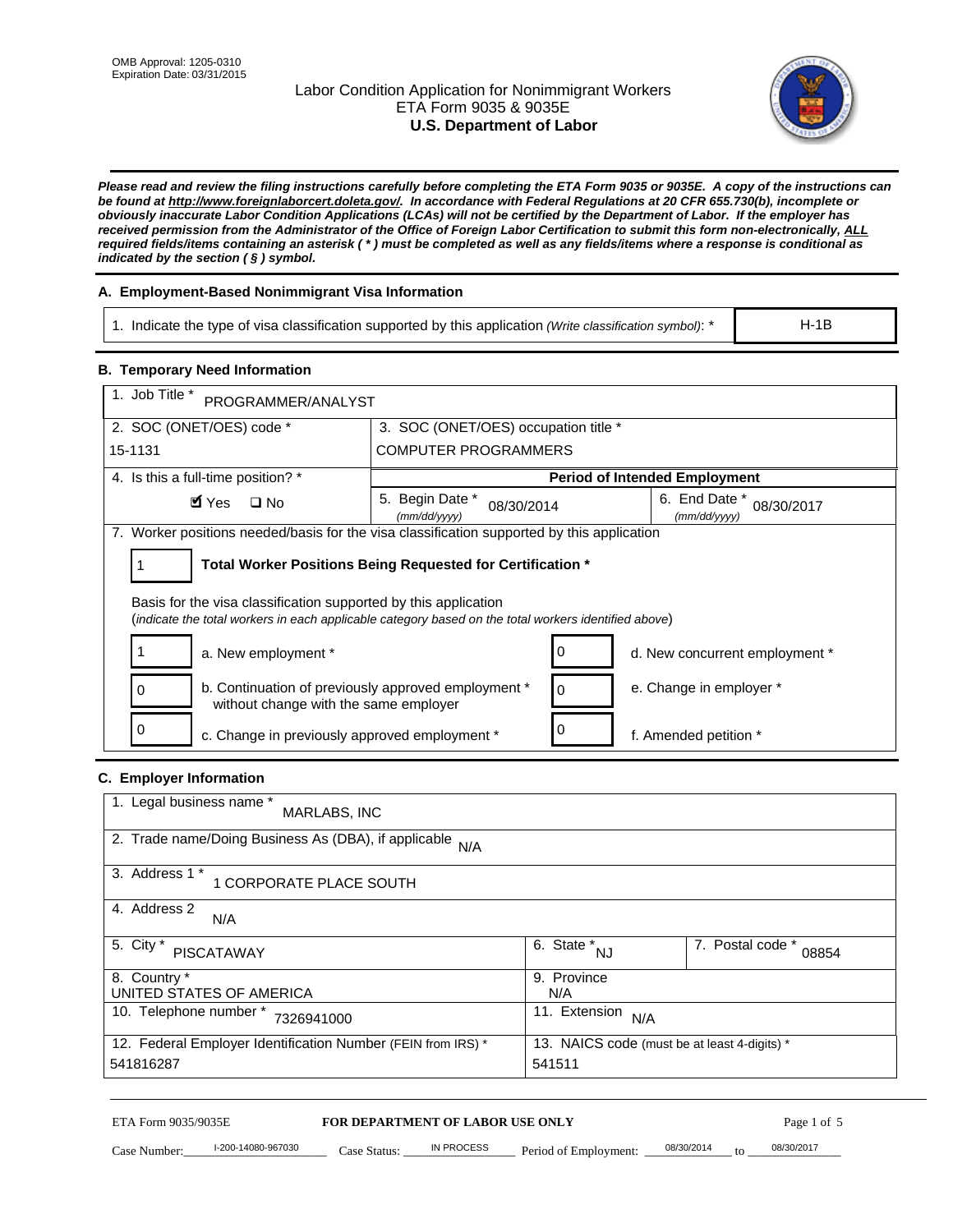

# **D. Employer Point of Contact Information**

**Important Note**: The information contained in this Section must be that of an employee of the employer who is authorized to act on behalf of the employer in labor certification matters. The information in this Section must be different from the agent or attorney information listed in Section E, unless the attorney is an employee of the employer.

| 1. Contact's last (family) name *                  | 2. First (given) name * |                     | 3. Middle name(s) *       |  |
|----------------------------------------------------|-------------------------|---------------------|---------------------------|--|
| <b>VIDYADHARAN</b>                                 | <b>SANJAY</b>           |                     | N/A                       |  |
| 4. Contact's job title *<br><b>GENERAL COUNSEL</b> |                         |                     |                           |  |
| 5. Address 1 *<br>1 CORPORATE PLACE SOUTH          |                         |                     |                           |  |
| 6. Address 2<br>N/A                                |                         |                     |                           |  |
| 7. City *<br><b>PISCATAWAY</b>                     |                         | $8.$ State $N_J$    | 9. Postal code *<br>08854 |  |
| 10. Country *<br>UNITED STATES OF AMERICA          |                         | 11. Province<br>N/A |                           |  |
| 12. Telephone number *<br>Extension<br>13.         |                         | 14. E-Mail address  |                           |  |
| 7326941000<br>1600                                 |                         | SANJAY@MARLABS.COM  |                           |  |

## **E. Attorney or Agent Information (If applicable)**

| VIDYADHARAN                                                                                                                                         | SANJAY                           |                                           |                                          | N/A                          |                                                      |             |
|-----------------------------------------------------------------------------------------------------------------------------------------------------|----------------------------------|-------------------------------------------|------------------------------------------|------------------------------|------------------------------------------------------|-------------|
| 4. Contact's job title * GENERAL COUNSEL                                                                                                            |                                  |                                           |                                          |                              |                                                      |             |
| 5. Address 1 * 1 CORPORATE PLACE SOUTH                                                                                                              |                                  |                                           |                                          |                              |                                                      |             |
| 6. Address 2<br>N/A                                                                                                                                 |                                  |                                           |                                          |                              |                                                      |             |
| 7. City * PISCATAWAY                                                                                                                                |                                  | $\overline{\phantom{a}}$ 8. State $^*$ NJ |                                          | 9. Postal code *             | 08854                                                |             |
| 10. Country *<br>UNITED STATES OF AMERICA                                                                                                           |                                  | 11. Province<br>N/A                       |                                          |                              |                                                      |             |
| 12. Telephone number *<br>7326941000                                                                                                                | 13. Extension<br>1600            |                                           | 14. E-Mail address<br>SANJAY@MARLABS.COM |                              |                                                      |             |
| E. Attorney or Agent Information (If applicable)                                                                                                    |                                  |                                           |                                          |                              |                                                      |             |
| 1. Is the employer represented by an attorney or agent in the filing of this application? *<br>If "Yes", complete the remainder of Section E below. |                                  |                                           |                                          |                              | $\Box$ Yes                                           | <b>A</b> No |
| 2. Attorney or Agent's last (family) name §                                                                                                         | 3. First (given) name §          |                                           |                                          |                              | 4. Middle name(s) $\sqrt{s}$                         |             |
| N/A                                                                                                                                                 | N/A                              |                                           |                                          | N/A                          |                                                      |             |
| 5. Address 1 $\frac{1}{9}$ N/A                                                                                                                      |                                  |                                           |                                          |                              |                                                      |             |
| 6. Address 2<br>N/A                                                                                                                                 |                                  |                                           |                                          |                              |                                                      |             |
| 7. City §<br>N/A                                                                                                                                    |                                  | 8. State §<br>N/A                         |                                          |                              | 9. Postal code §                                     |             |
| 10. Country §<br>N/A                                                                                                                                |                                  | 11. Province<br>N/A                       |                                          |                              |                                                      |             |
| 12. Telephone number §                                                                                                                              | 13. Extension                    | 14. E-Mail address                        |                                          |                              |                                                      |             |
| N/A                                                                                                                                                 | N/A                              | N/A                                       |                                          |                              |                                                      |             |
| 15. Law firm/Business name §                                                                                                                        |                                  |                                           |                                          | 16. Law firm/Business FEIN § |                                                      |             |
| N/A                                                                                                                                                 |                                  |                                           | N/A                                      |                              |                                                      |             |
| 17. State Bar number (only if attorney) §                                                                                                           |                                  |                                           | standing (only if attorney) §            |                              | 18. State of highest court where attorney is in good |             |
| N/A                                                                                                                                                 |                                  | N/A                                       |                                          |                              |                                                      |             |
| 19. Name of the highest court where attorney is in good standing (only if attorney) §                                                               |                                  |                                           |                                          |                              |                                                      |             |
| N/A                                                                                                                                                 |                                  |                                           |                                          |                              |                                                      |             |
|                                                                                                                                                     |                                  |                                           |                                          |                              |                                                      |             |
|                                                                                                                                                     |                                  |                                           |                                          |                              |                                                      |             |
|                                                                                                                                                     |                                  |                                           |                                          |                              |                                                      |             |
|                                                                                                                                                     |                                  |                                           |                                          |                              |                                                      |             |
|                                                                                                                                                     |                                  |                                           |                                          |                              |                                                      |             |
|                                                                                                                                                     |                                  |                                           |                                          |                              |                                                      |             |
|                                                                                                                                                     |                                  |                                           |                                          |                              |                                                      |             |
| ETA Form 9035/9035E                                                                                                                                 | FOR DEPARTMENT OF LABOR USE ONLY |                                           |                                          |                              | Page 2 of 5                                          |             |
| I-200-14080-967030                                                                                                                                  | <b>IN PROCESS</b>                |                                           |                                          | 08/30/2014                   | 08/30/2017                                           |             |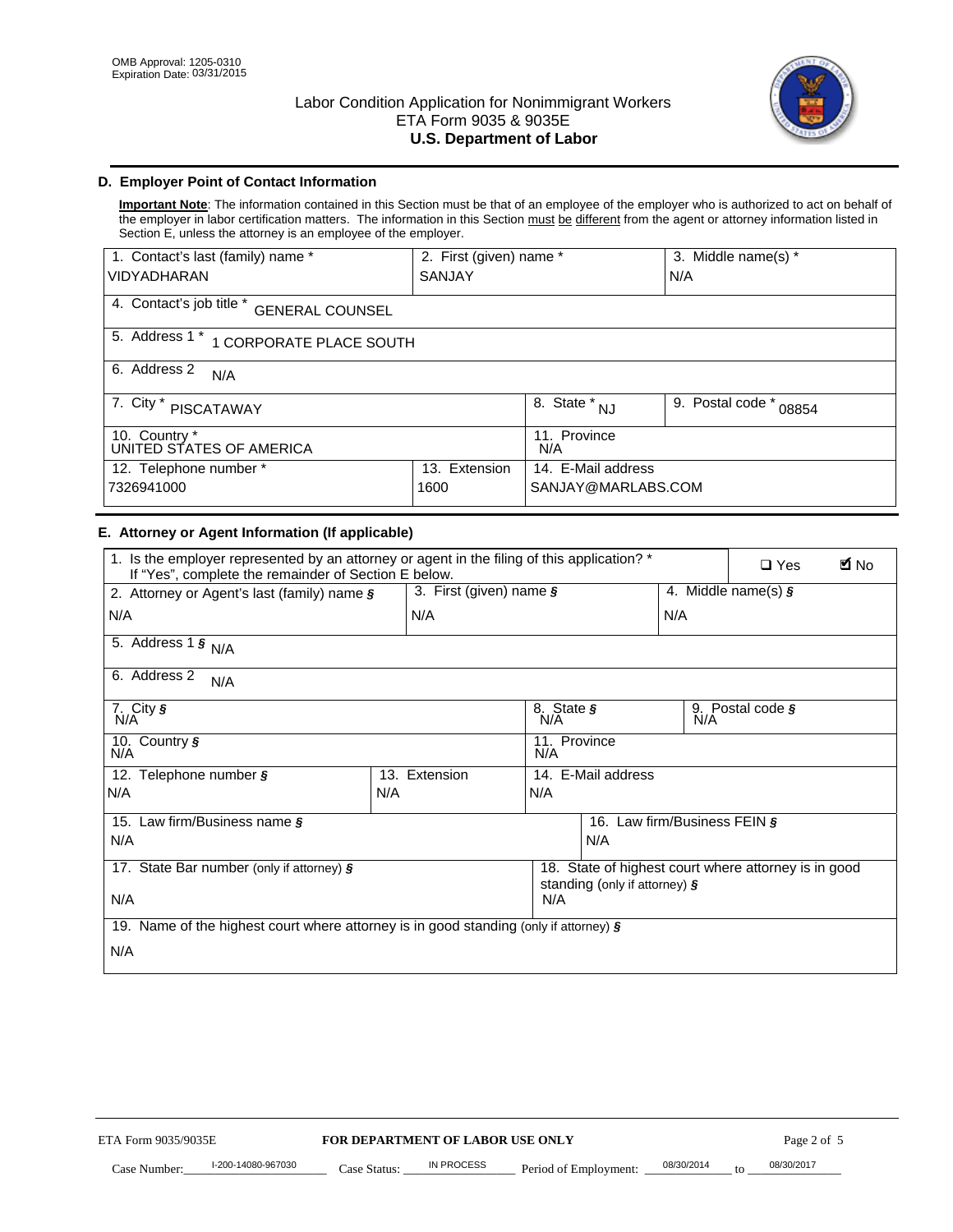# Labor Condition Application for Nonimmigrant Workers ETA Form 9035 & 9035E **U.S. Department of Labor**



| F. Rate of Pay                 |                                                     |
|--------------------------------|-----------------------------------------------------|
| 1. Wage Rate (Required)        | 2. Per: (Choose only one) *                         |
| 68600.00<br>From: \$<br>$\ast$ |                                                     |
| N/A<br>To: \$                  | ■ Year<br>□ Week □ Bi-Weekly □ Month<br>$\Box$ Hour |

## **G. Employment and Prevailing Wage Information**

#### *a. Place of Employment 1*

| From: \$                                                                                                                                                                                                                                                                                                                                                                                                                                                                                                                                                                                                                                                                                                                                                                                                                                                                                | 68600.00<br>$\ast$                                                                                                                                                                                                                                                                                                                                                                                                                                                                                                                                                                                                                                                                                                                | $\Box$ Hour<br>$\Box$ Week                                 | □ Bi-Weekly                                           | $\blacksquare$ Year<br>$\Box$ Month |
|-----------------------------------------------------------------------------------------------------------------------------------------------------------------------------------------------------------------------------------------------------------------------------------------------------------------------------------------------------------------------------------------------------------------------------------------------------------------------------------------------------------------------------------------------------------------------------------------------------------------------------------------------------------------------------------------------------------------------------------------------------------------------------------------------------------------------------------------------------------------------------------------|-----------------------------------------------------------------------------------------------------------------------------------------------------------------------------------------------------------------------------------------------------------------------------------------------------------------------------------------------------------------------------------------------------------------------------------------------------------------------------------------------------------------------------------------------------------------------------------------------------------------------------------------------------------------------------------------------------------------------------------|------------------------------------------------------------|-------------------------------------------------------|-------------------------------------|
| To: $$$                                                                                                                                                                                                                                                                                                                                                                                                                                                                                                                                                                                                                                                                                                                                                                                                                                                                                 | N/A                                                                                                                                                                                                                                                                                                                                                                                                                                                                                                                                                                                                                                                                                                                               |                                                            |                                                       |                                     |
| G. Employment and Prevailing Wage Information<br>Important Note: It is important for the employer to define the place of intended employment with as much geographic specificity as possible<br>The place of employment address listed below must be a physical location and cannot be a P.O. Box. The employer may use this section<br>to identify up to three (3) physical locations and corresponding prevailing wages covering each location where work will be performed and<br>the electronic system will accept up to 3 physical locations and prevailing wage information. If the employer has received approval from the<br>Department of Labor to submit this form non-electronically and the work is expected to be performed in more than one location, an<br>attachment must be submitted in order to complete this section.<br>a. Place of Employment 1<br>1. Address 1 * | ONE CORPORATE PLACE SOUTH, FL3,                                                                                                                                                                                                                                                                                                                                                                                                                                                                                                                                                                                                                                                                                                   |                                                            |                                                       |                                     |
| 2. Address 2<br>N/A<br>3. City $*$<br><b>PISCATAWAY</b>                                                                                                                                                                                                                                                                                                                                                                                                                                                                                                                                                                                                                                                                                                                                                                                                                                 |                                                                                                                                                                                                                                                                                                                                                                                                                                                                                                                                                                                                                                                                                                                                   |                                                            | 4. County *<br>MIDDLESEX COUNTY                       |                                     |
| 5. State/District/Territory *<br><b>NEW JERSEY</b>                                                                                                                                                                                                                                                                                                                                                                                                                                                                                                                                                                                                                                                                                                                                                                                                                                      |                                                                                                                                                                                                                                                                                                                                                                                                                                                                                                                                                                                                                                                                                                                                   |                                                            | 6. Postal code *<br>08854                             |                                     |
|                                                                                                                                                                                                                                                                                                                                                                                                                                                                                                                                                                                                                                                                                                                                                                                                                                                                                         | Prevailing Wage Information (corresponding to the place of employment location listed above)                                                                                                                                                                                                                                                                                                                                                                                                                                                                                                                                                                                                                                      |                                                            |                                                       |                                     |
| 7. Agency which issued prevailing wage §<br>N/A                                                                                                                                                                                                                                                                                                                                                                                                                                                                                                                                                                                                                                                                                                                                                                                                                                         |                                                                                                                                                                                                                                                                                                                                                                                                                                                                                                                                                                                                                                                                                                                                   | N/A                                                        | 7a. Prevailing wage tracking number (if applicable) § |                                     |
| 8. Wage level *<br>$\Box$                                                                                                                                                                                                                                                                                                                                                                                                                                                                                                                                                                                                                                                                                                                                                                                                                                                               | <b>M</b><br>$\Box$<br>III                                                                                                                                                                                                                                                                                                                                                                                                                                                                                                                                                                                                                                                                                                         | $\Box$ IV<br>$\Box$ N/A                                    |                                                       |                                     |
| 9. Prevailing wage *<br>\$                                                                                                                                                                                                                                                                                                                                                                                                                                                                                                                                                                                                                                                                                                                                                                                                                                                              | 68557.00                                                                                                                                                                                                                                                                                                                                                                                                                                                                                                                                                                                                                                                                                                                          | 10. Per: (Choose only one) *<br>$\Box$ Hour<br>$\Box$ Week | □ Bi-Weekly                                           | ■ Year<br>$\Box$ Month              |
| 11. Prevailing wage source (Choose only one) *                                                                                                                                                                                                                                                                                                                                                                                                                                                                                                                                                                                                                                                                                                                                                                                                                                          | <b>¤</b> OES<br><b>CBA</b>                                                                                                                                                                                                                                                                                                                                                                                                                                                                                                                                                                                                                                                                                                        | <b>DBA</b><br>□ SCA<br>$\Box$                              | □                                                     | Other                               |
| 11a. Year source published *                                                                                                                                                                                                                                                                                                                                                                                                                                                                                                                                                                                                                                                                                                                                                                                                                                                            | 11b. If "OES", and SWA/NPC did not issue prevailing wage OR "Other" in question 11,<br>specify source $\boldsymbol{\S}$                                                                                                                                                                                                                                                                                                                                                                                                                                                                                                                                                                                                           |                                                            |                                                       |                                     |
| 2013                                                                                                                                                                                                                                                                                                                                                                                                                                                                                                                                                                                                                                                                                                                                                                                                                                                                                    | OFLC ONLINE DATA CENTER                                                                                                                                                                                                                                                                                                                                                                                                                                                                                                                                                                                                                                                                                                           |                                                            |                                                       |                                     |
| H. Employer Labor Condition Statements<br>I Important Note: In order for your application to be processed, you MUST read Section H of the Labor Condition Application – General<br>Instructions Form ETA 9035CP under the heading "Employer Labor Condition Statements" and agree to all four (4) labor condition statements<br>summarized below:<br>(2)<br>workers similarly employed.<br>(3)<br>employment.<br>(4)<br>1. I have read and agree to Labor Condition Statements 1, 2, 3, and 4 above and as fully explained in Section H<br>of the Labor Condition Application - General Instructions - Form ETA 9035CP. *                                                                                                                                                                                                                                                               | (1) Wages: Pay nonimmigrants at least the local prevailing wage or the employer's actual wage, whichever is higher, and pay for non-<br>productive time. Offer nonimmigrants benefits on the same basis as offered to U.S. workers.<br>Working Conditions: Provide working conditions for nonimmigrants which will not adversely affect the working conditions of<br>Strike, Lockout, or Work Stoppage: There is no strike, lockout, or work stoppage in the named occupation at the place of<br>Notice: Notice to union or to workers has been or will be provided in the named occupation at the place of employment. A copy of<br>this form will be provided to each nonimmigrant worker employed pursuant to the application. |                                                            |                                                       | <b>Ø</b> Yes<br>$\square$ No        |
|                                                                                                                                                                                                                                                                                                                                                                                                                                                                                                                                                                                                                                                                                                                                                                                                                                                                                         |                                                                                                                                                                                                                                                                                                                                                                                                                                                                                                                                                                                                                                                                                                                                   |                                                            |                                                       |                                     |
| ETA Form 9035/9035E                                                                                                                                                                                                                                                                                                                                                                                                                                                                                                                                                                                                                                                                                                                                                                                                                                                                     | <b>FOR DEPARTMENT OF LABOR USE ONLY</b>                                                                                                                                                                                                                                                                                                                                                                                                                                                                                                                                                                                                                                                                                           |                                                            |                                                       | Page 3 of 5                         |

#### **H. Employer Labor Condition Statements**

- (1) **Wages:** Pay nonimmigrants at least the local prevailing wage or the employer's actual wage, whichever is higher, and pay for nonproductive time. Offer nonimmigrants benefits on the same basis as offered to U.S. workers.
- (2) **Working Conditions:** Provide working conditions for nonimmigrants which will not adversely affect the working conditions of workers similarly employed.
- (3) **Strike, Lockout, or Work Stoppage:** There is no strike, lockout, or work stoppage in the named occupation at the place of employment.
- (4) **Notice:** Notice to union or to workers has been or will be provided in the named occupation at the place of employment. A copy of this form will be provided to each nonimmigrant worker employed pursuant to the application.

| 1. I have read and agree to Labor Condition Statements 1, 2, 3, and 4 above and as fully explained in Section H | Øl Yes | $\Box$ No |
|-----------------------------------------------------------------------------------------------------------------|--------|-----------|
| of the Labor Condition Application – General Instructions – Form ETA 9035CP. *                                  |        |           |

| ETA Form 9035/9035E |                    | <b>FOR DEPARTMENT OF LABOR USE ONLY</b> |            |                       | Page 3 of 5 |    |            |
|---------------------|--------------------|-----------------------------------------|------------|-----------------------|-------------|----|------------|
| Case Number:        | I-200-14080-967030 | Case Status:                            | IN PROCESS | Period of Employment: | 08/30/2014  | tΩ | 08/30/2017 |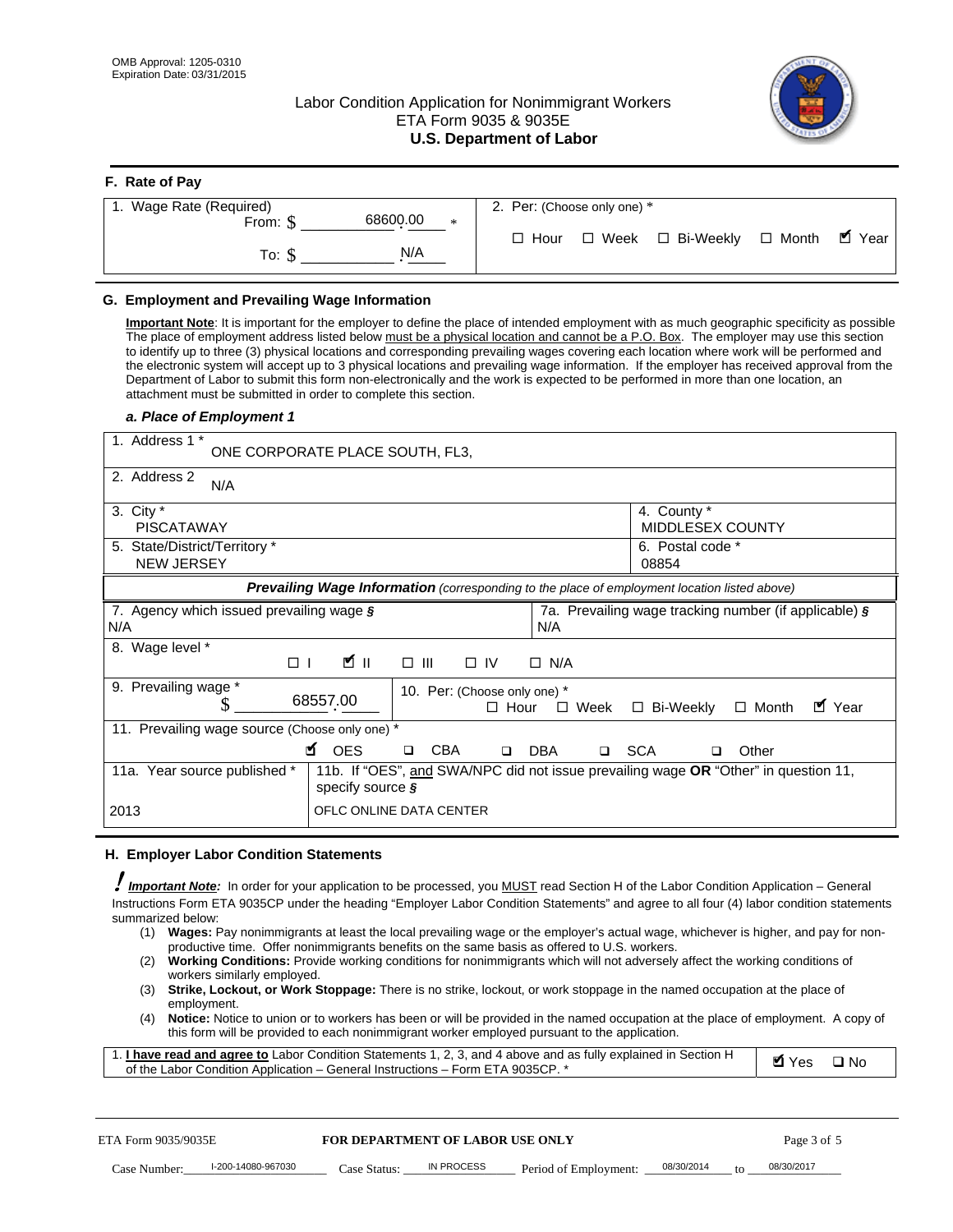

#### **I. Additional Employer Labor Condition Statements – H-1B Employers ONLY**

!**Important Note***:* In order for your H-1B application to be processed, you MUST read Section I – Subsection 1 of the Labor Condition Application – General Instructions Form ETA 9035CP under the heading "Additional Employer Labor Condition Statements" and answer the questions below.

#### *a. Subsection 1*

| 1. Is the employer H-1B dependent? $\S$                                                                                                                                                                                                 | Myes                                          | $\Box$ No              |  |
|-----------------------------------------------------------------------------------------------------------------------------------------------------------------------------------------------------------------------------------------|-----------------------------------------------|------------------------|--|
| 2. Is the employer a willful violator? $\frac{1}{2}$                                                                                                                                                                                    | $\Box$ Yes                                    | <b>M</b> <sub>No</sub> |  |
| 3. If "Yes" is marked in questions 1.1 and/or 1.2, you must answer "Yes" or "No" regarding whether the<br>employer will use this application ONLY to support H-1B petitions or extensions of status for exempt H-1B<br>nonimmigrants? § | $\blacksquare$ Yes $\square$ No $\square$ N/A |                        |  |

**If you marked "Yes" to questions I.1 and/or I.2 and "No" to question I.3, you MUST read Section I – Subsection 2 of the Labor Condition Application – General Instructions Form ETA 9035CP under the heading "Additional Employer Labor Condition Statements" and indicate your agreement to all three (3) additional statements summarized below.** 

#### *b. Subsection 2*

- A. **Displacement:** Non-displacement of the U.S. workers in the employer's workforce
- B. **Secondary Displacement:** Non-displacement of U.S. workers in another employer's workforce; and
- C. **Recruitment and Hiring:** Recruitment of U.S. workers and hiring of U.S. workers applicant(s) who are equally or better qualified than the H-1B nonimmigrant(s).

| 4. I have read and agree to Additional Employer Labor Condition Statements A, B, and C above and as fully                  |      |
|----------------------------------------------------------------------------------------------------------------------------|------|
| explained in Section I – Subsections 1 and 2 of the Labor Condition Application – General Instructions Form ETA $\Box$ Yes | ∩ Nח |
| 9035CP. $\delta$                                                                                                           |      |

# **J. Public Disclosure Information**

!**Important Note***:* You must select from the options listed in this Section.

| Public disclosure information will be kept at: * | Employer's principal place of business<br>$\Box$ Place of employment |
|--------------------------------------------------|----------------------------------------------------------------------|
|--------------------------------------------------|----------------------------------------------------------------------|

#### **K. Declaration of Employer**

*By signing this form, I, on behalf of the employer, attest that the information and labor condition statements provided are true and accurate;*  that I have read sections H and I of the Labor Condition Application – General Instructions Form ETA 9035CP, and that I agree to comply with *the Labor Condition Statements as set forth in the Labor Condition Application – General Instructions Form ETA 9035CP and with the Department of Labor regulations (20 CFR part 655, Subparts H and I). I agree to make this application, supporting documentation, and other records available to officials of the Department of Labor upon request during any investigation under the Immigration and Nationality Act. Making fraudulent representations on this Form can lead to civil or criminal action under 18 U.S.C. 1001, 18 U.S.C. 1546, or other provisions of law.* 

| 1. Last (family) name of hiring or designated official *               | 2. First (given) name of hiring or designated official * | 3. Middle initial *               |            |
|------------------------------------------------------------------------|----------------------------------------------------------|-----------------------------------|------------|
| <b>VIDYADHARAN</b>                                                     | <b>SANJAY</b>                                            | N/A                               |            |
| 4. Hiring or designated official title *                               |                                                          |                                   |            |
| <b>GENERAL COUNSEL</b>                                                 |                                                          |                                   |            |
| 5. Signature *                                                         |                                                          | 6. Date signed *                  |            |
|                                                                        |                                                          |                                   |            |
|                                                                        |                                                          |                                   |            |
|                                                                        |                                                          |                                   |            |
|                                                                        |                                                          |                                   |            |
|                                                                        |                                                          |                                   |            |
| FOR DEPARTMENT OF LABOR USE ONLY<br>ETA Form 9035/9035E<br>Page 4 of 5 |                                                          |                                   |            |
| I-200-14080-967030<br>Case Number<br>Case Status:                      | IN PROCESS<br>Period of Employment:                      | 08/30/2014<br>$\mathsf{t} \alpha$ | 08/30/2017 |